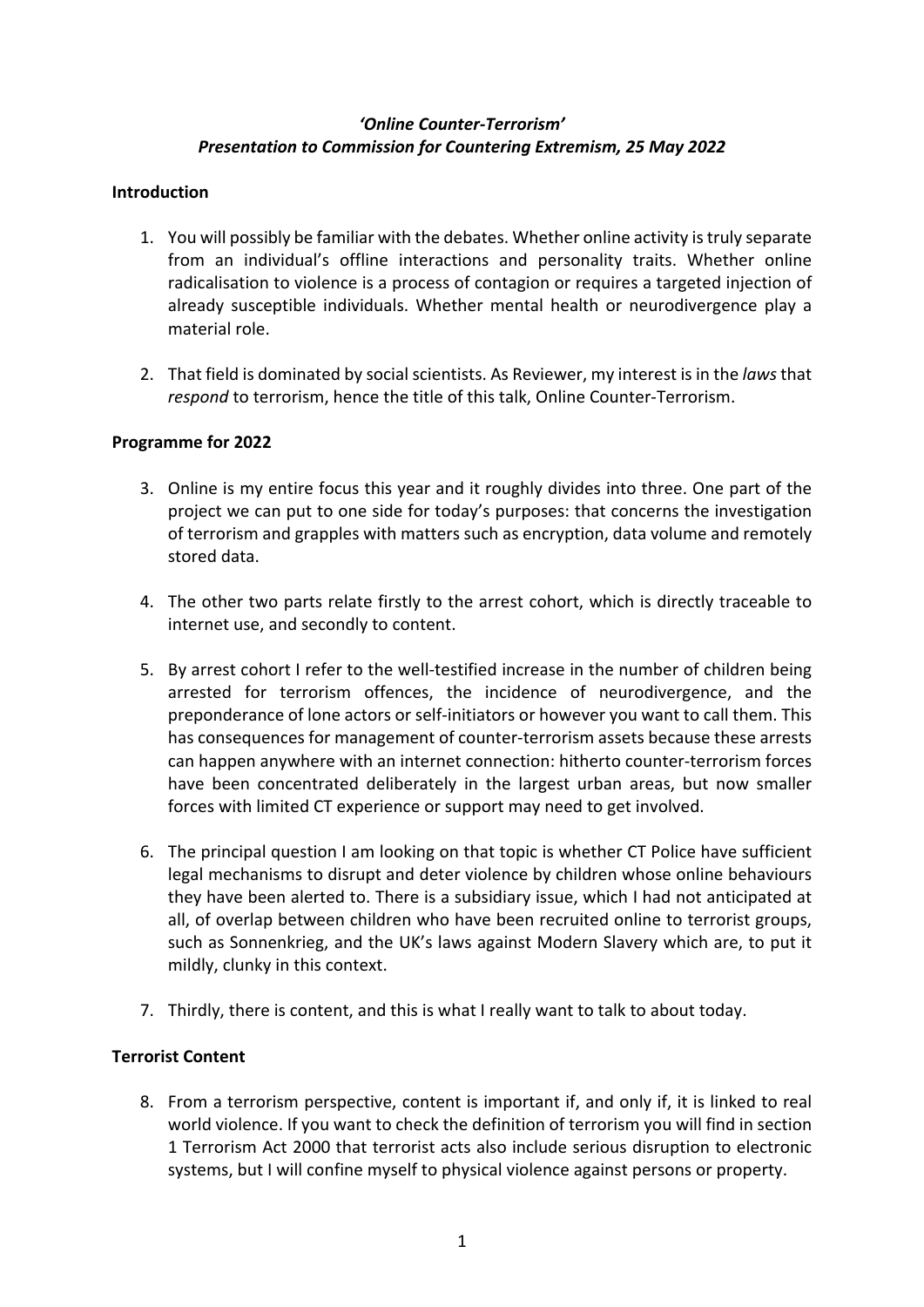- 9. You will have juddered instinctively at the flabbiness in my use of the word 'linked' which glosses over causal or correlative, objective or subjective, substantial or theoretical. But let us take the concrete example of the Buffalo killer in New York State on 14 May 2020 and let us take him at his word, and not fall into the trap that, perhaps, the UK fell into with Islamist terrorists in the years before 7/7.
- 10. He said, in his diary, that he first began browsing the notice board 4chan in 2020 out of Covid boredom, where he encountered gifs of Christ Church killer Brenton Tarrant and became curious. Upon reading Tarrant's manifesto, Gendron claims he agreed with most of the content. These manifestos are content that plays a role in real world terrorist violence.
- 11. You can find any amount of this hateful claptrap on the internet, but what marks Tarrant's manifesto out is the resonant potency that was subsequently bestowed on it by his murderous violence. As has long been understood by terrorists, the "propaganda of the deed" can transform a humdrum ideological programme into an inspirational one.
- 12. That explains the authority of the texts handed down by killer to killer through the internet. Tarrant was inspired by the Norwegian terrorists Anders Breivik. Breivik copied heavily from Unabomber Ted Kaczynski's manifesto. There are numerous other examples.
- 13. The pseudo-Christian esteem for this cannon of texts sanctified by acts of extreme violence has a parallel in the iconography of individuals – trying googling Saint Tarrant or, in the incel universe, Saint Elliot Rodger, and then click images and you'll see what I mean.
- 14. In the Islamist terrorist world think of the use of Osama Bin Laden's image, or the execution videos of the ISIS Beatles. I cannot pretend to understand why these images of killers drenched in blood have the capacity to inspire further acts of violence. But as catalogued by researchers and bodies such as Tech Against Terrorism, this appears to be produced by AQ or IS for a reason.

#### **Counter-terrorism tools**

- 15. Traditionally there have been a limited number of legislative tools available section Terrorism Act 2006 is a notification power allowing a constable to warn an internet provider that they cannot plead ignorance about terrorist content on their platforms, but has never been used; section 3 Terrorism Act 2000 enables the Home Secretary to proscribe terrorist organisations which may result in takedowns of associated content, but this depends on the attitude of providers and has less bite in the world of lone actors.
- 16. In principle, this is all going to change with the Online Safety Bill which incorporates terrorism offences into its definition of illegal content. I've already published a critical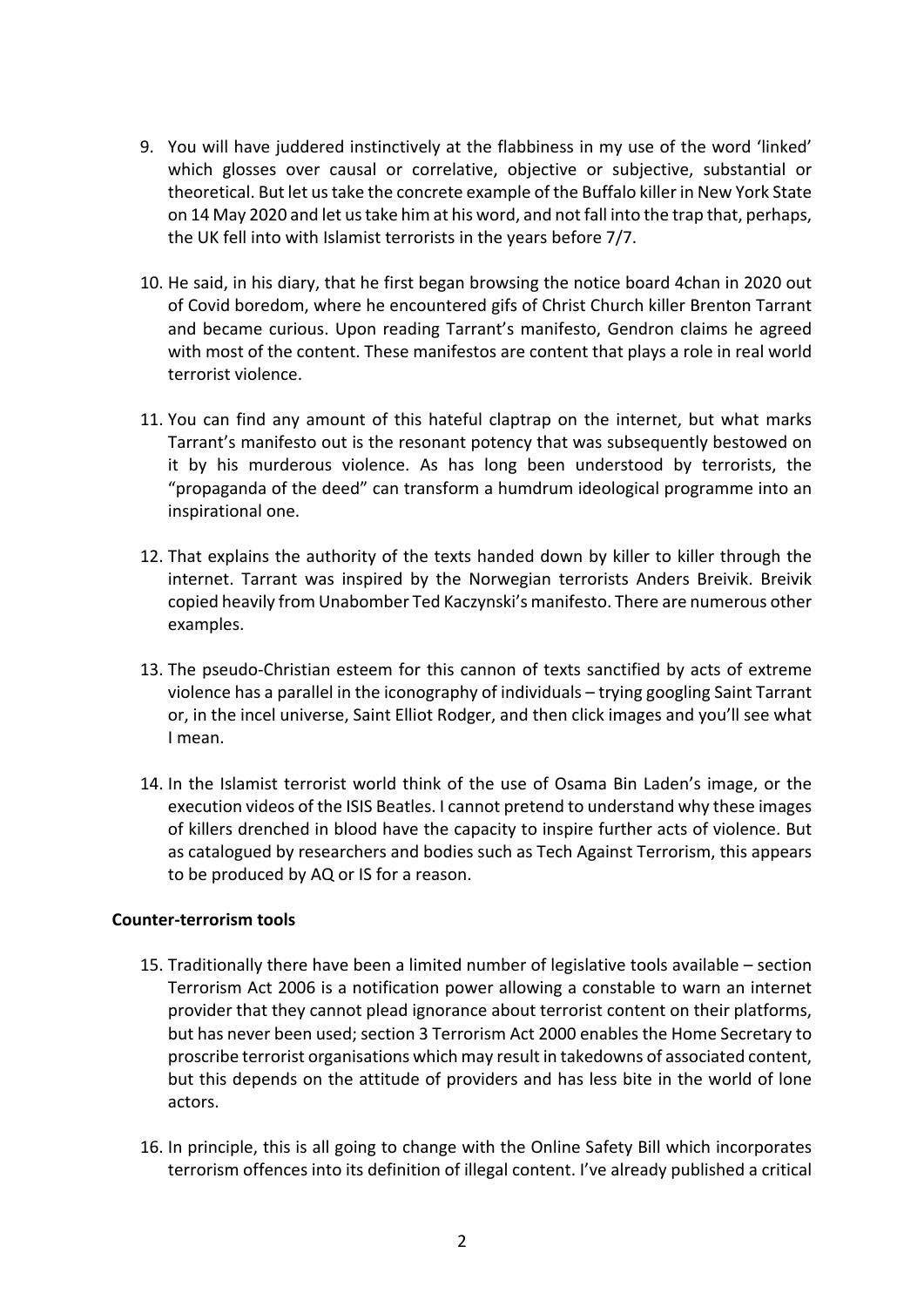note (available on my website) as to why I don't think this works at a technical level as to the definition of 'illegal content'. But I want to discuss something deeper which is my analysis, still ongoing, of the values that ought to guide us in constructing counter-terrorism laws directed at online content

#### **The difficulty with Fundamental Rights**

- 17. I say the values that ought to guide us because, as the lawyer and author Graham Smith has rightly pointed out, it is highly confusing to talk about fundamental rights. Why is this the case?
- 18. There are I think two key reasons which explain why it is difficult to talk about fundamental rights in this context. Firstly, fundamental rights are principally concerned with protecting individuals in their relations with identified states (detention, fair trial, policing of political protest and so on) whereas the key actors here are mighty private tech companies and user-generators operating globally. Secondly, our domestic understanding of fundamental rights is shaped by laws such as the Convention rights incorporated by the Human Rights Act 1998 that simply have no purchase on tech companies who, out of sincere commitment or opportunism, will cleave to a different constellation of rights generally focussed on the US constitution's First Amendment. You see this in the attitude of search engines, and in platforms such as archive.org which considers that all internet material should be available to everyone for ever.
- 19. There are I think two lesser-order reasons why the rights calculus is so difficult. As a lawyer, I have spent over 20 years thinking and arguing about the correctness of decisions and measures where fundamental rights come into conflict with other central values such as national security and the prevention of crime, or other fundamental rights. The outcome involves weighting, and you can argue about whether that weighting has been performed correctly in particular cases or generally (and that debate is bound to happen when the government's modern Bill of Rights comes before Parliament) but in the real world it is mostly a coherent exercise on which informed individuals can form useful opinions
- 20. But things get rather tricky online.
- 21. Firstly, it is interesting how many researchers and commentators on online terrorist come from an Arts background – and lack the technical expertise to understand to the trade-offs. It may be suggested that content moderation would result in the end of the internet as we know it, because artificial intelligence would takedown vast swathes of non-terrorist content, or platforms would be required to hire so many content moderators that it would break the financial model on which technical innovation and free services depend.
- 22. And let's us be honest about this. We care very much about the functioning of the internet. There are some losses of functionality – such as teleconferencing or access to instantaneous news output - that our society could not tolerate. As more and more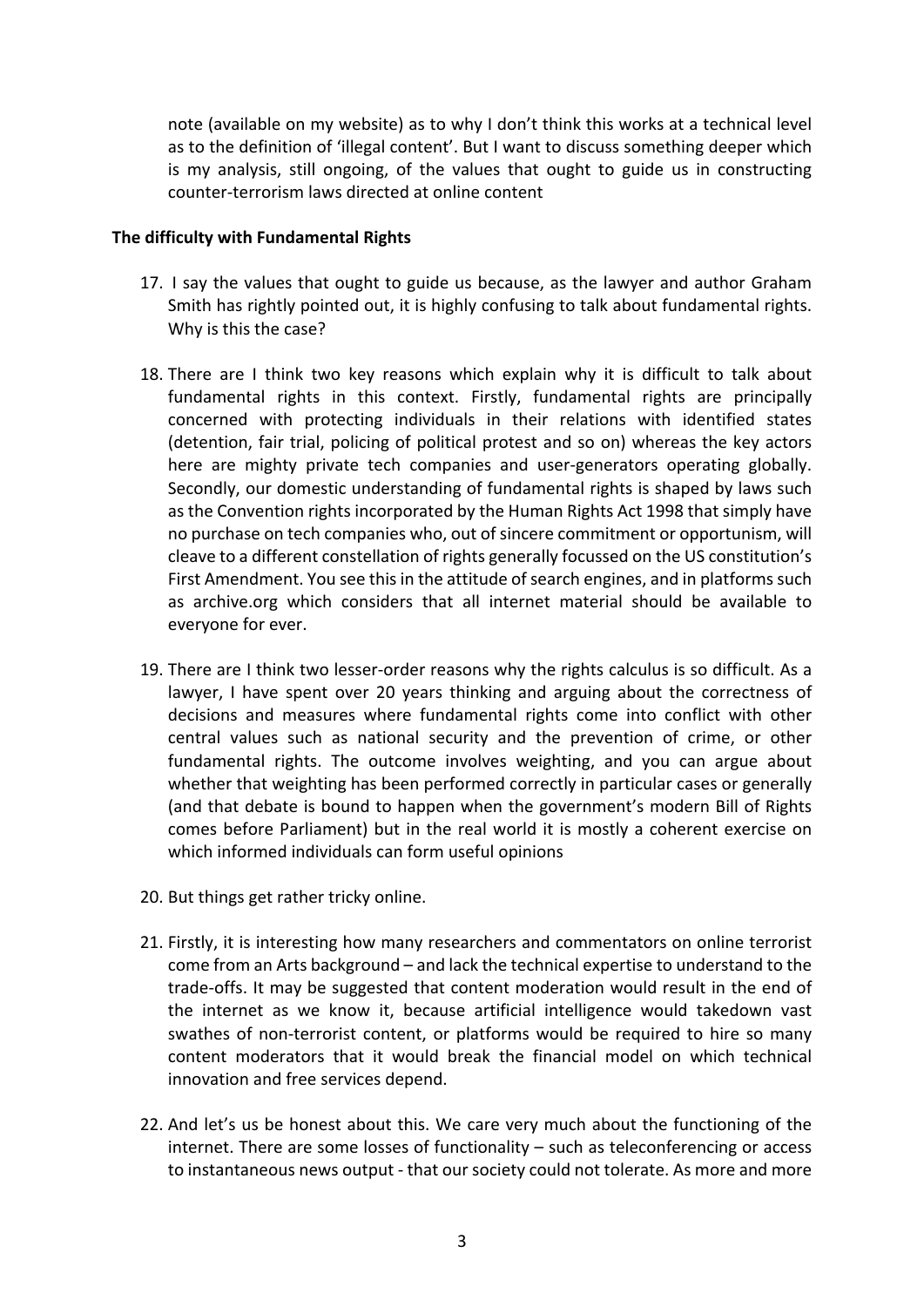national and local government services migrate online there is a plausible argument that access to broadband is itself a fundamental value. How do we make weighting decisions about national security and protecting the public from harmful online content when we don't fully understand what the consequences might be and where, whatever our views about the presence of certain content, we might care very much about the overall consequences to the internet as we know it?

- 23. Secondly, returning to my lazy word "link", we have little idea of the causal role played by a particular chunk of content – say a particular image – and terrorist violence.
- 24. I am not aware of any research on the eyeball to violence ratio: that is the ratio between the number of people who have seen terrorist images or manifestos, and the number of those individuals who have subsequently gone on to use terrorist violence. A few minutes ago I deliberately dropped in the suggestion that you google Saint Tarrant or Saint Elliot Rodger – I am confident that none of you will go on to kill as a result.

#### **Values**

- 25. So my preliminary conclusion is that it is more coherent to talk about values of which, of course, the value of human life and the protection of what we call national security are the highest from a policy-making perspective.
- 26. Where bitter experience has taught us that a particular manifesto or live-streaming has repeatedly inspired terrorist violence either at home or abroad, or where we know that terrorist groups are deliberately producing branded terrorist propaganda aimed at encouraging immediate violence or travel to war zones because they believe it works (and who are we to doubt them), then for myself I have no difficulty in saying that the value of protecting human life and national security ought to dictate the outcome – which is in principle removal, subject to limited access archiving for research purposes, and full safe harbour protection for recognised news publishers.
- 27. But where the evidence for linking content and violence is tenuous, and it generally is, the principal value must be freedom of expression. We are talking about words, images and sounds.
- 28. I think Ukraine has given this analysis a boost. Being able to see and discuss images from the battlefield and information about weapons supplies from the UK and its allies allows us to participate in debates about world events of the highest importance. It serves two of the three interests that freedom of expression is said to serve: truth, and democratic participation.
- 29. The right to access this information is not diminished by the fact that some of the most lionised defenders of Mariopol steel plant are members of the Azov Battalion, strongly associated with neo-Nazism (look online for an image of their logo). We cannot say, or even hazard a guess, that taking down images of the Azov Battalion will lower the